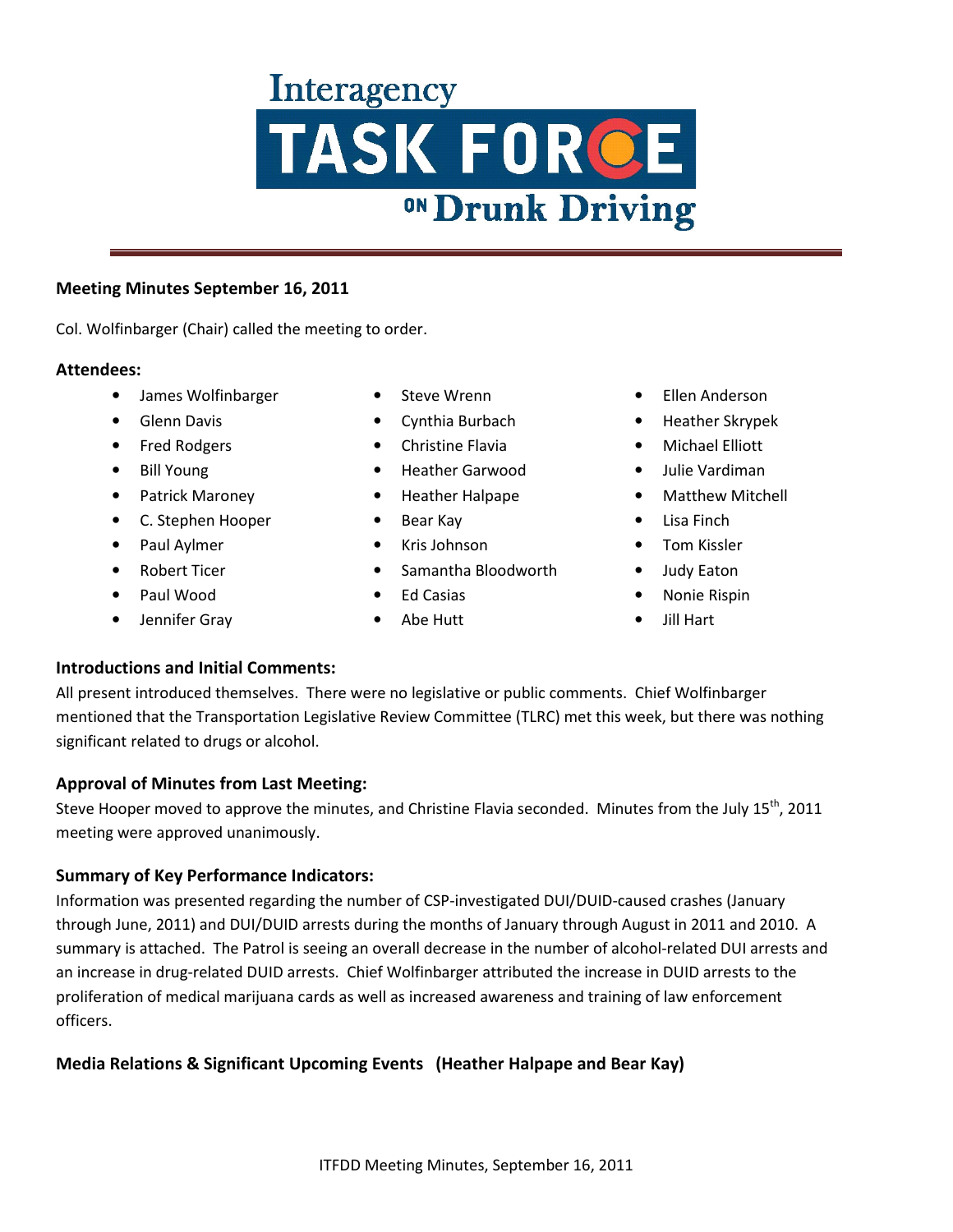This is the beginning of the National DUI Crackdown and the drugged driving campaign. CDOT recently partnered with the Medical Marijuana Industry Group (MMIG) to do a mailing of posters to all medical marijuana dispensaries. Posters were also sent to pharmacies, but many (especially large chains) were resistant.

There are two designated driver promotion programs going on right now. One is a partnership with the Rockies and Coors that offers great prizes. (The CSP has challenged the Arizona Highway Patrol to compete.)

Fall Festival enforcement goes through October 23<sup>rd</sup> for extra DUI enforcement. There were almost 1500 DUI arrests during the Labor Day enforcement period (approx. 3 weeks).

In partnership with the Broncos, CDOT has an outreach booth and high school game of the week in order to promote safe driving. There is also a competition with other AFC West teams, and you can "like" the designated driver program on the Broncos' Facebook page.

## **Designated Driver of Colorado Springs Update Presentation (Nonie Rispin)**

Electronic copy of the PowerPoint presentation is attached.

## **Colorado Department of Public Health and Environment (CDPHE) Presentation (Cynthia Burbach)**

Ms. Burbach has been named the official representative of CDPHE to the ITFDD. A PDF copy of her presentation is attached.

## **Marijuana DUID Working Group Update (Christine Flavia)**

Christine Flavia distributed the document (attached) from the Marijuana *Per Se* working group which went to the Drug Policy Task Force. (Letters referenced in the document are also attached.) Research from a variety of groups was used, including some that was driving-specific. There was a range of opinion regarding impairment and measurement methods. The group was not able to come to consensus on a recommendation for *per se* legislation, but did agree on issues such as a need for more Drug Recognition Experts (DREs), more awareness of impairment effects, and more information regarding interaction of marijuana with other drugs or alcohol. There was also discussion of possible unintended consequences and impacts of passing legislation. This issue may go to a vote at the next meeting, but nothing is set yet.

Michael Elliott added that the Medical Marijuana Industry Group (MMIG) had concerns about whether a new law with a nanogram limit is going to be superior to the current law. He has provided a copy of the his recommendations to the task force (attached.) He also expressed how happy his group is to be partnering with CDOT on public information campaigns.

Judge Rodgers emphasized that juries can infer guilt from a *per se* level, but are not required to, so he doesn't agree that innocent people are necessarily going to be convicted based on a *per se* law. Also, remember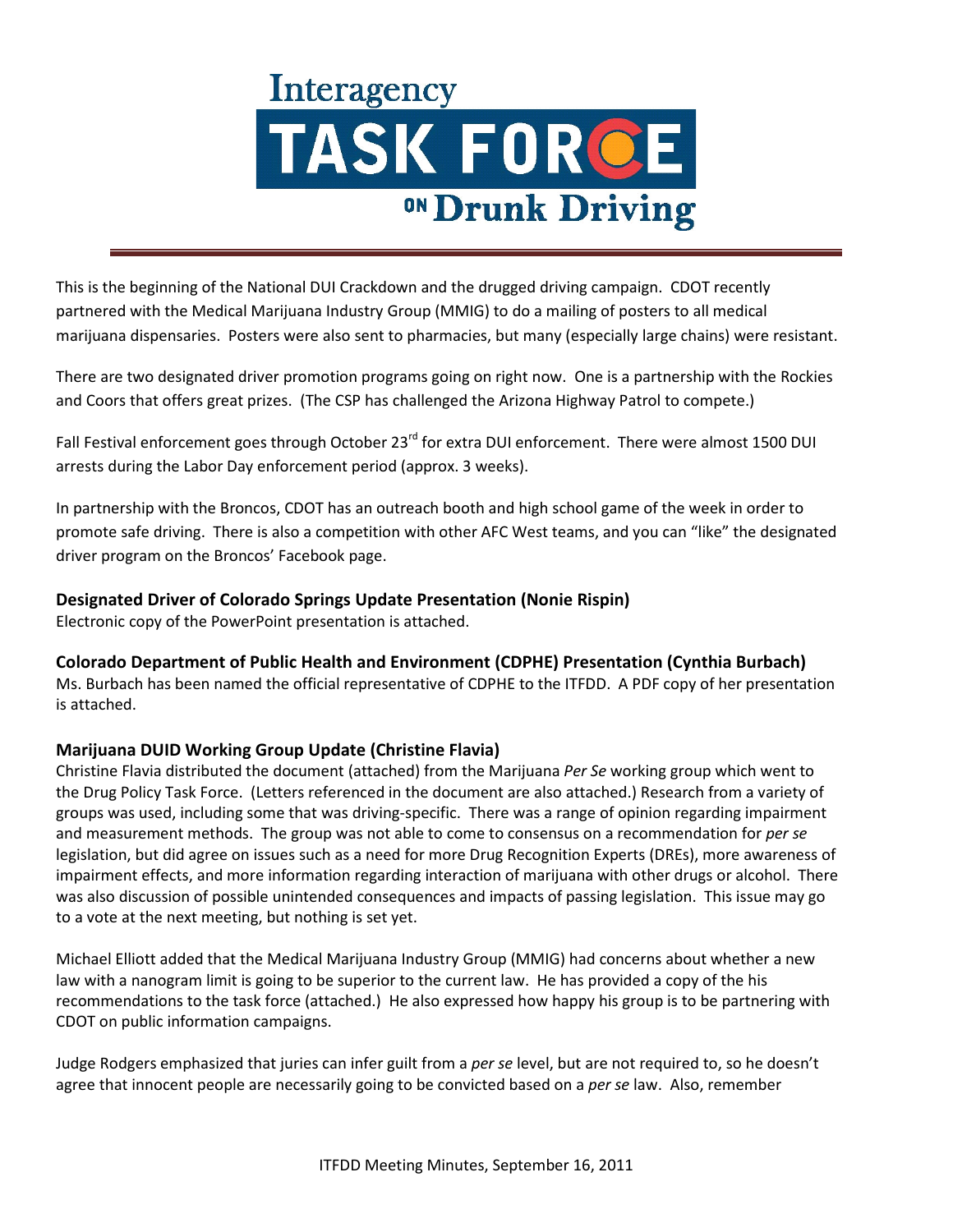European studies may be misleading because European courts may be more inquisatorial rather than accusatorial in these cases.

Heather Halpape mentioned that the ITFDD might want to look at what data is currently gathered. If we could capture differences between alcohol and drugs, then we could look at sanctions that are appropriate (for instance, interlock is useless with drugs). Discussion continued about the nuances involved in how and when the cause of the impairment is determined.

#### **Workplan Updates:**

Discussion of sponsoring recodification of interlock law (Steve Hooper)

Steve Hooper distributed currnet language as well as an example of what these changes might look like if we move forward. This only addresses trying to make the law more easily readable. We may want to wait to make substantive changes. This is a simple structural recodification. Christine Flavia asked if eventual substantive changes would be helped by this clean-up. Abe Hutt stated that it definitely will help. Judge Casias asked if this statute could be changed in relation to separation of drugs versus alcohol. Steve Hooper stated that we don't have the ability to determine whether a conviction is based on alcohol or drugs. Judge Casias suggested that maybe this should be the one that is changed.

Abe Hutt moved that we should find a legislative sponsor in order to move forward with this. (To say that the ITFDD has endorsed and is requesting sponsorship of recodification of this.) Christine Flavia seconded the motion. The motion passed unanimously on voice vote.

Discussion of refusals (Chief Ticer and Christine Flavia)

Christine Flavia pulled some data from CDHS and has seen rise in the number of refusals. Chief Ticer suggested that we place this on the agenda for October's meeting, and he will do a presentation. Judge Rodgers did a presentation for Wyoming in April, and their culture is very different.

NoDUIColorado website update (Christine Flavia) Progress has been a little slower than anticipated, but we will hopefully have more to show at the October meeting.

Workplan assignments will be sent out prior to the next meeting.

#### **Lightning Round Updates:**

Judge Rodgers wrote an article on electronic search warrants and would be happy to share it with the group.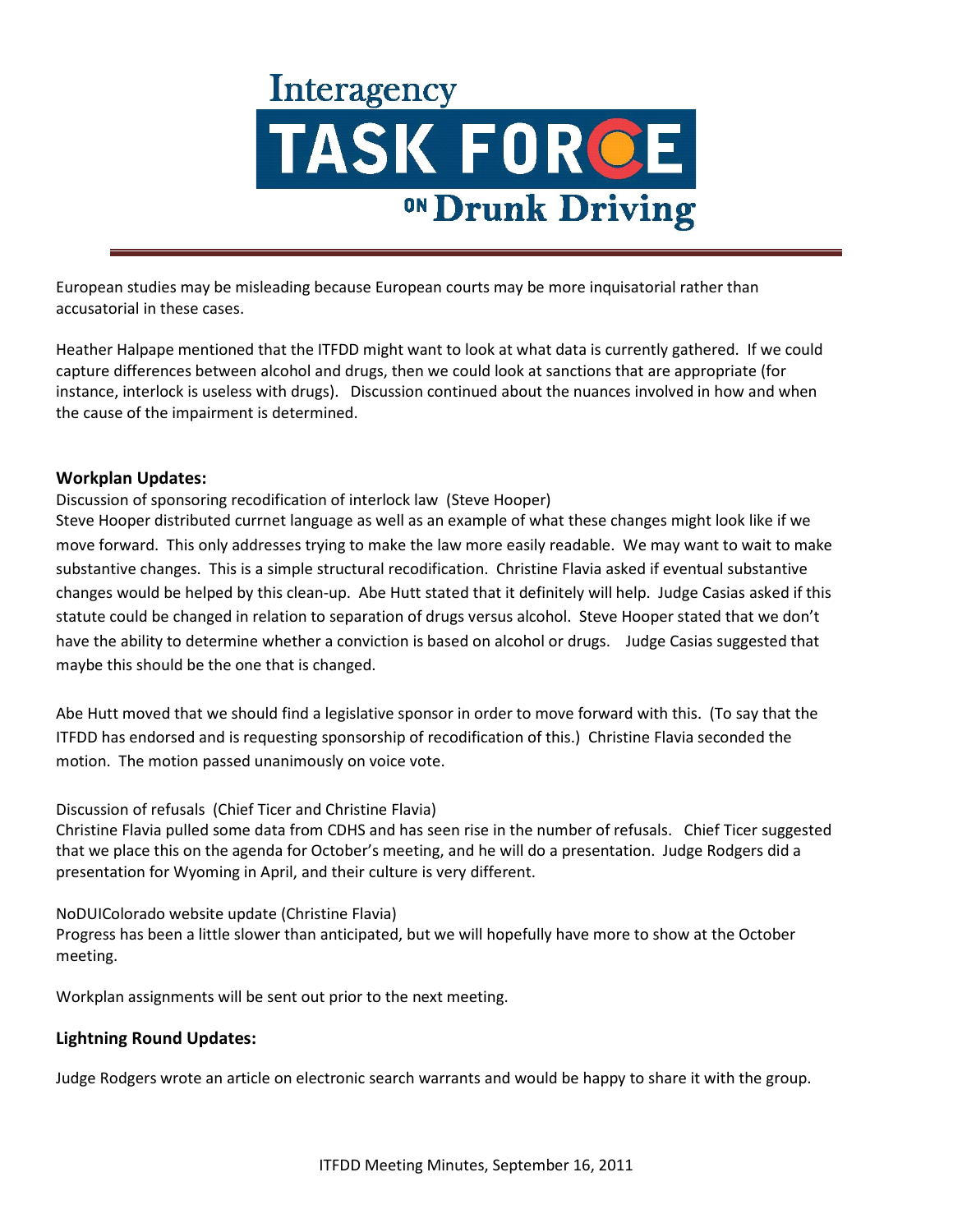Bill Young –The group working on Task A1a has met and are active. The group is trying to assemble best practices in communities around liquor licensees' activities, so it needs to solicit anecdotal input from the group. Please send any information you have to Bill.

Patrick Maroney – DOR did award 4 grants to law enforcement agencies this week. He is also looking at granting 5 smaller awards to other small agencies. Tomorrow is the Rocky Mountain Showdown, and there will be a large presence of MIP patrols. Schools are doing text messages, etc. Jill Hart added that the Patrol has 4 troops working together for enforcement. Heather Halpape mentioned that extra enforcement messages are going out through social media. Kris Johnson added that fraternities and sororities are doing a lot at C.U. Bill Young said that it would be interesting to know how many of the arrestees are actually not students. Alumni may be a bigger problem because the student generation is better at using designated drivers.

Steve Hooper – DOR has now made it possible to change addresses on Colorado.gov rather than having to do it in person. Chief Wolfinbarger mentioned that it would be good to have cards that troopers could hand out during traffic stops where the information on licenses or registrations is found to be incorrect.

Paul Wood – One observation from recent checkpoints is an increase in designated drivers. That may be why arrest numbers are down. Bill Young noted that this is generational (the DARE generation are now adults). Kris Johnson stated that the education is working.

Christine Flavia – Dr. Timken just got back from 2 weeks abroad working on interlock enhancement counseling. Next week in California is an interlock symposium where she and Dr. Timken will present on what has become the leading protocol for linking interlock with treatment. In 2 weeks, several stakeholders are being interviewed for NHTSA research.

Glenn Davis – Wyoming gets twice as much money as Colorado in DUI (410) funds (it is a high fatality state) even though it has 1/10 of the population. Checkpoints are unconstitutional in Wyoming.

CDOT and MADD did Law Enforcement recognition event recently. The Gore Range DUI Task Force, Weld County School Resource Officer, and several troopers were among those honored. The drugged driving campaign is underway, and Colorado is the first state in the nation to do a campaign specifically for drugs.

Bear Kay – Rocky Mountain Women in Law Enforcement (a group mostly representing southern Colorado) is working with CSP to do a "Ladies Night Out" DUI message. ("Don't let us be your last call.") MADD did awards for prosecutors & judges this time too.

Kris Johnson – "Beer responsible day," sponsored by Anheuser Busch is taking place on September 23.

Ed Casias – The 5<sup>th</sup> Judicial District has meeting on 10/21, so Glenn Davis will present on ARIDE & DRE programs for county courts.